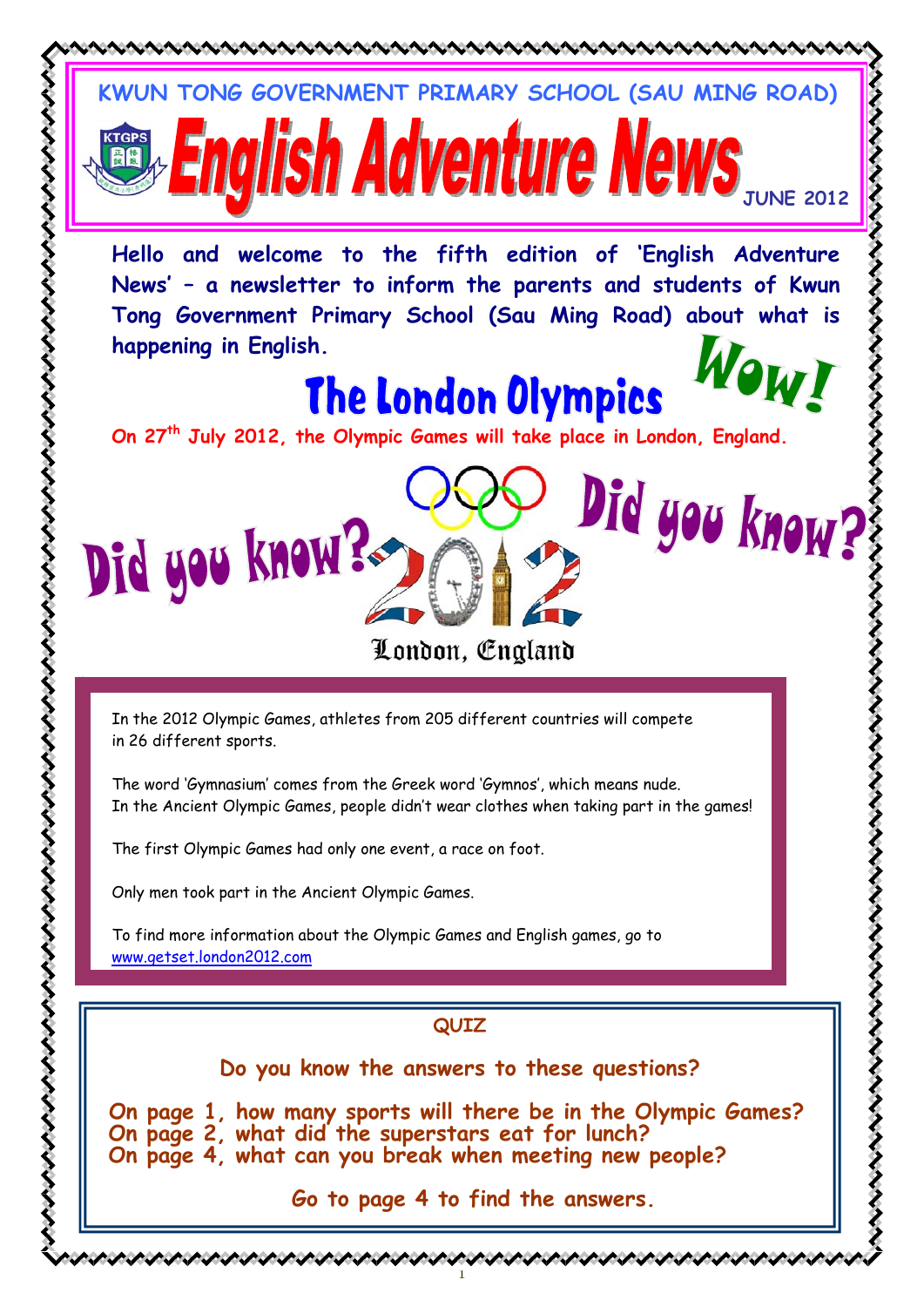

いううういう うつううう うううう うううう ううう

## PS Any SLE 3B Willy

Saturday 21st April On Sqturday I went to the fun park with my family. It was sunny. First, I rode on the roller cogster, Next, I played on the merry-go-round. Then, I played on the moving coffee cup. After that, I ate a hamburger and drank chocolate milk. Finally, I went home. I was happy

Diaries can help us write down what we have done and how we felt at the time. We can then go back and look at these events later on.

As part of the PLP-R/W programme, students in P.3 recently wrote their own diaries. They had to write about 4 days. They included what they did, what the weather was like, what they ate and drank and how they felt each day. Then, they spent a lot of time illustrating their diaries.

Do you have a diary? Do you write about your day?





This year, P.3 students earned stars during their PLP-R/W English lessons. For every five stars earned, they received a lucky draw ticket. This month, 10 lucky students were chosen to have a Pizza Hut lunch with Mr. Steven. Congratulations to the winners! All other students with lucky draw tickets also received prizes.

Winners of the P.3 Superstar Lucky Draw are enjoying their pizza lunch!

2



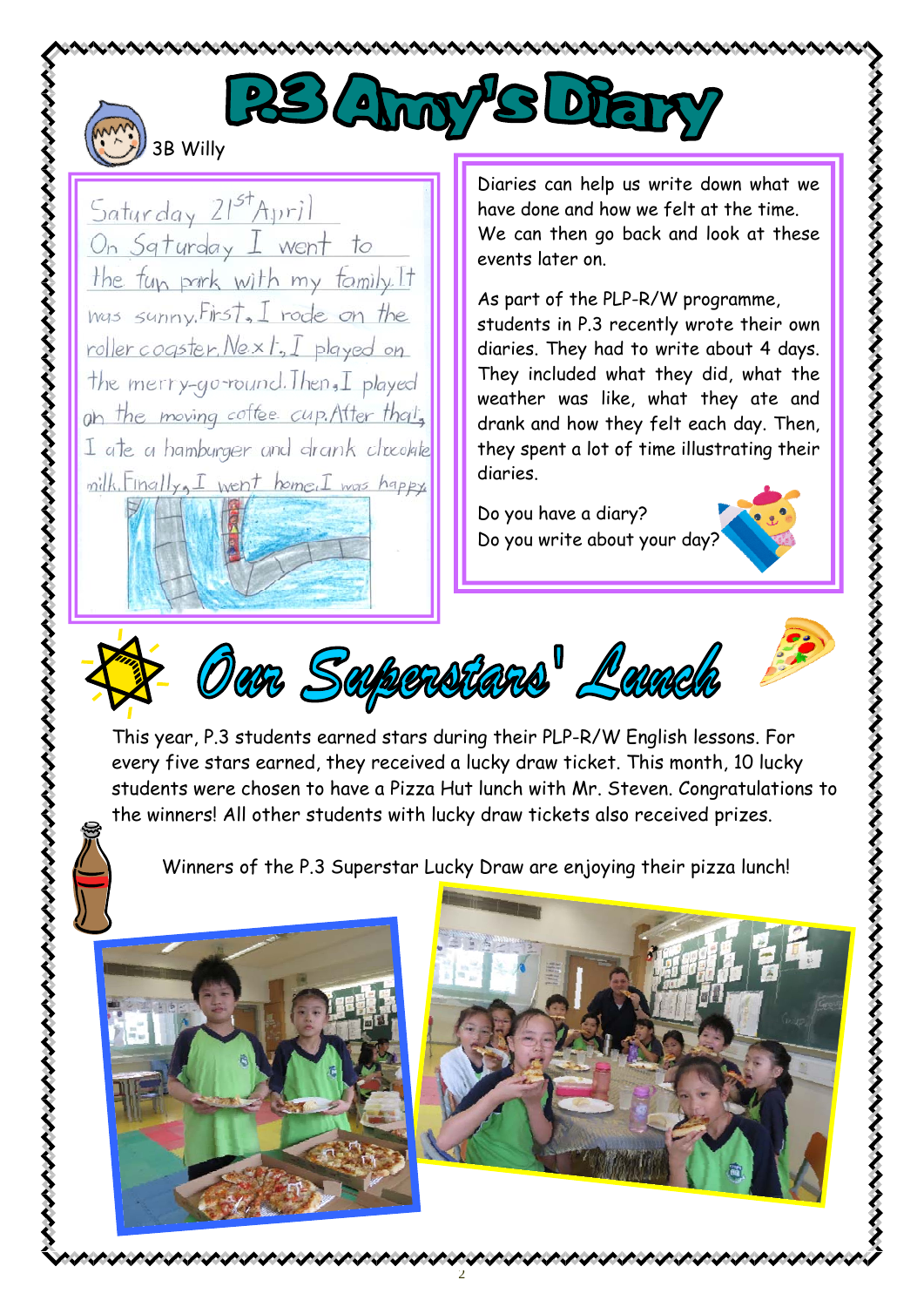



P.1 students enjoyed making jelly in their PLP-R/W lessons this year. In this unit, students learned how to write a simple recipe before following the steps and making it themselves. Finally, the students ate the yummy jelly.

ANCANAN

## **Debating**



3

The English Debating Club had their first debating match on Thursday 8<sup>th</sup> March against Yau Ma Tei Catholic Primary School (Hoi Wang Road). Three students from our school prepared speeches to argue against the motion, 'that Hong Kong teenagers are too attached to electronic devices'. Our students put their points across well and it was a very close friendly match.

 and that we should 'stay with the times or get left Yoyo Chan started by saying that electronic gadgets are 'something we need to use every day' behind'. Then, Kelvin Au Yeung went on to argue that devices make us smarter. Finally, Jason Tsang summed up our case well by saying that we should not 'get left behind in the world'.





## *Frier*

Friends care Friends share We need friends Everywhere!



If I could catch a rainbow I would do it just for you, And share with you its beauty On the days you're feeling blue

 If I could build a mountain You could call your very own, A place to find serenity, A place to be alone

If I could take your troubles I would toss them in the sea, But all these things I'm finding Are impossible for me

I cannot build a mountain, Or catch a rainbow fair But let me be what I know best, A friend who's always there

ノイイイイイイイイイイイ